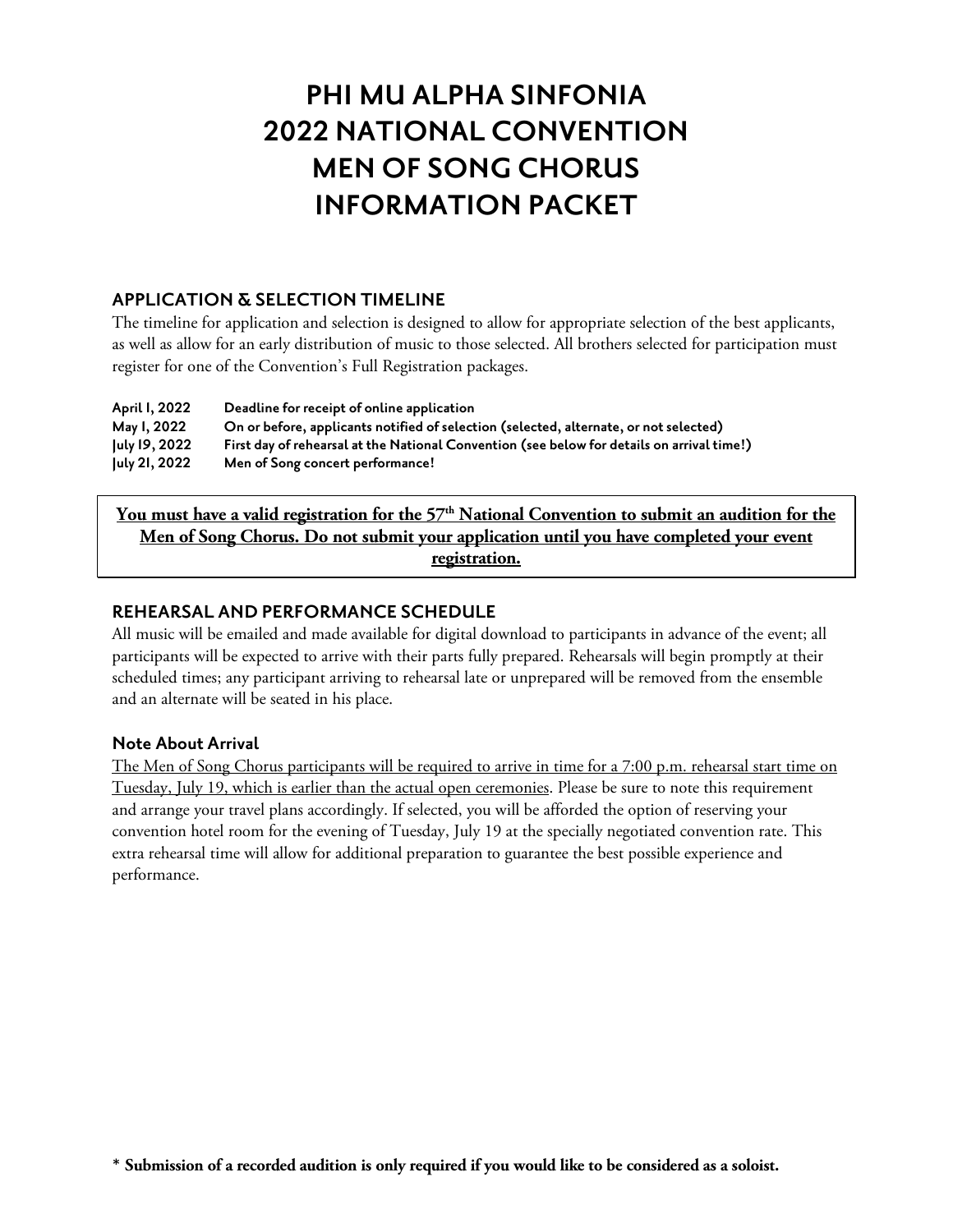# **TO APPLY**

# **STEP 1\***

Visit <https://sinfoniaconvention.org/men-of-song> and download the audition requirement documents supplied. *Submission of a recorded audition is only required if you would like to be considered as a soloist.*

# **STEP 2\***

Record your performance audition as a video or audio submission. *See next page for more information on audition requirements.*

# **STEP 3**

Submit an audition application by visiting<https://sinfoniaconvention.org/men-of-song> to complete the online application form. Please note that spots are limited.

Next Page: Audition Recording Requirements…